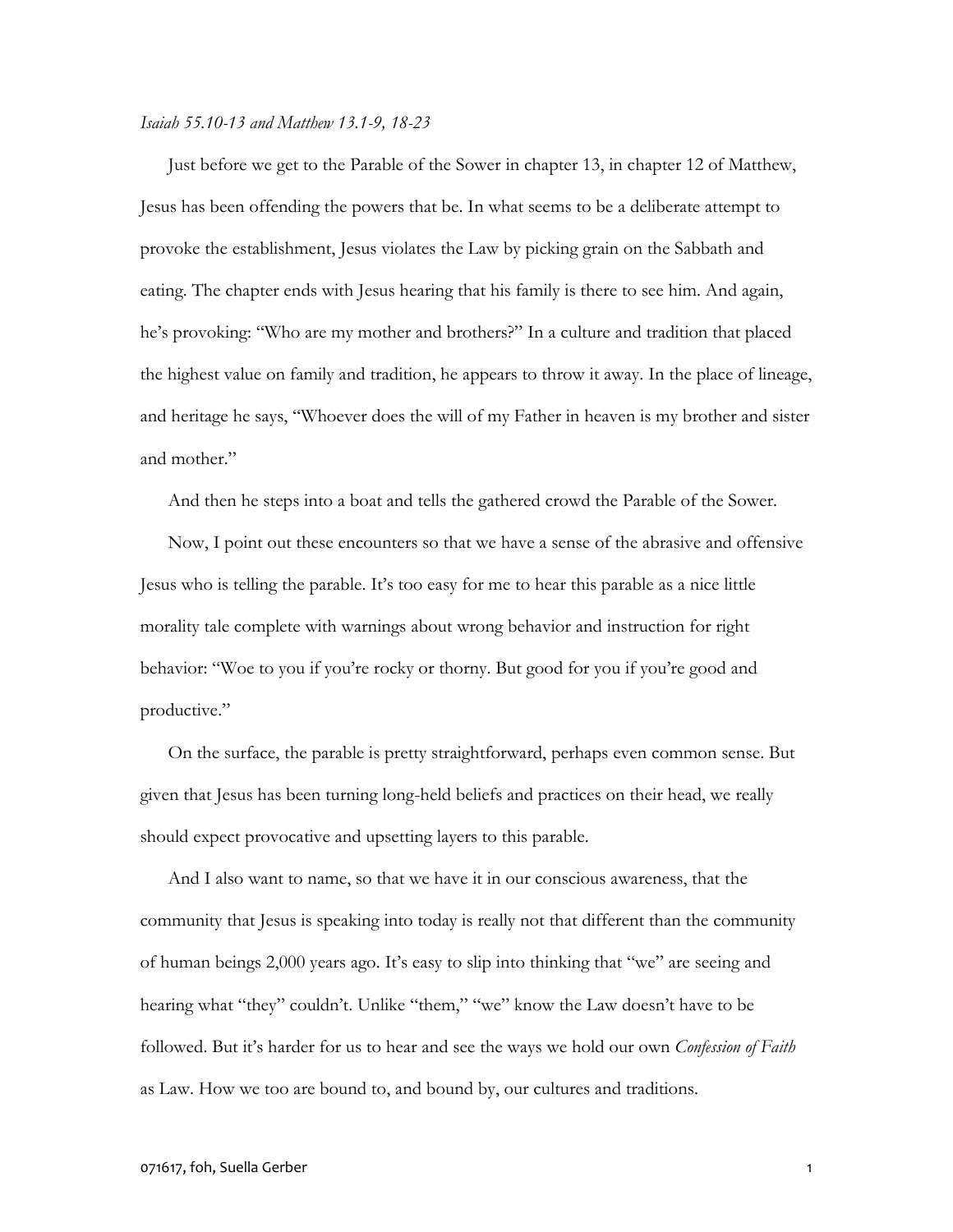The lectionary skips verses 10-17. But I don't think we should. My sense is that they're a key to unlocking this parable.

*<sup>10</sup> Then the disciples came and asked him, "Why do you speak to them in parables?" <sup>11</sup>He answered, "To you it has been given to know the mysteries of the kingdom of heaven, but to them it has not been given. <sup>12</sup> For to those who have, more will be given, and they will have an abundance; but from those who have nothing, even what they have will be taken away. <sup>13</sup> The reason I speak to them in parables is that 'seeing they do not perceive, and hearing they do not listen, nor do they understand.'*

This aside with the disciples is fascinating. Remember, this is Matthew, one of the disciples telling the story. But he isn't telling it in real time...he's telling it in resurrection time. So we know, from Matthew's own telling of the rest of the story, we know that while the disciples may have been given the mysteries of heaven, they often saw without recognition and listened without hearing or understanding. Just as we also are prone to seeing without seeing and hearing without hearing.

There's more to the parable than the explanation Jesus offers. Jesus titles it the Parable of the Sower. And then his explanation describes what happens to the seed in the different soils. We have ears to hear so let's listen!

As listeners, then and now, we understand that the seed Jesus is talking about is the Word of God. It's the Isaiah passage told in parable. As listeners to this parable, we can't miss that Jesus is telling a parable not only about God and the Word of God, but about himself. Jesus is the Word of God that has been sent into the world. Jesus is the seed that has been sown in the world. And just as Jesus is the shepherd and the lamb, he is also the sower and the seed.

So Jesus is telling this parable about a farmer planting seeds. Let's look and listen again to the story: "A sower went out to sow. And as he sowed, some seeds fell on the path.... Other seeds fell on rocky ground.... Other seeds fell among thorns.... Other seeds fell on good soil."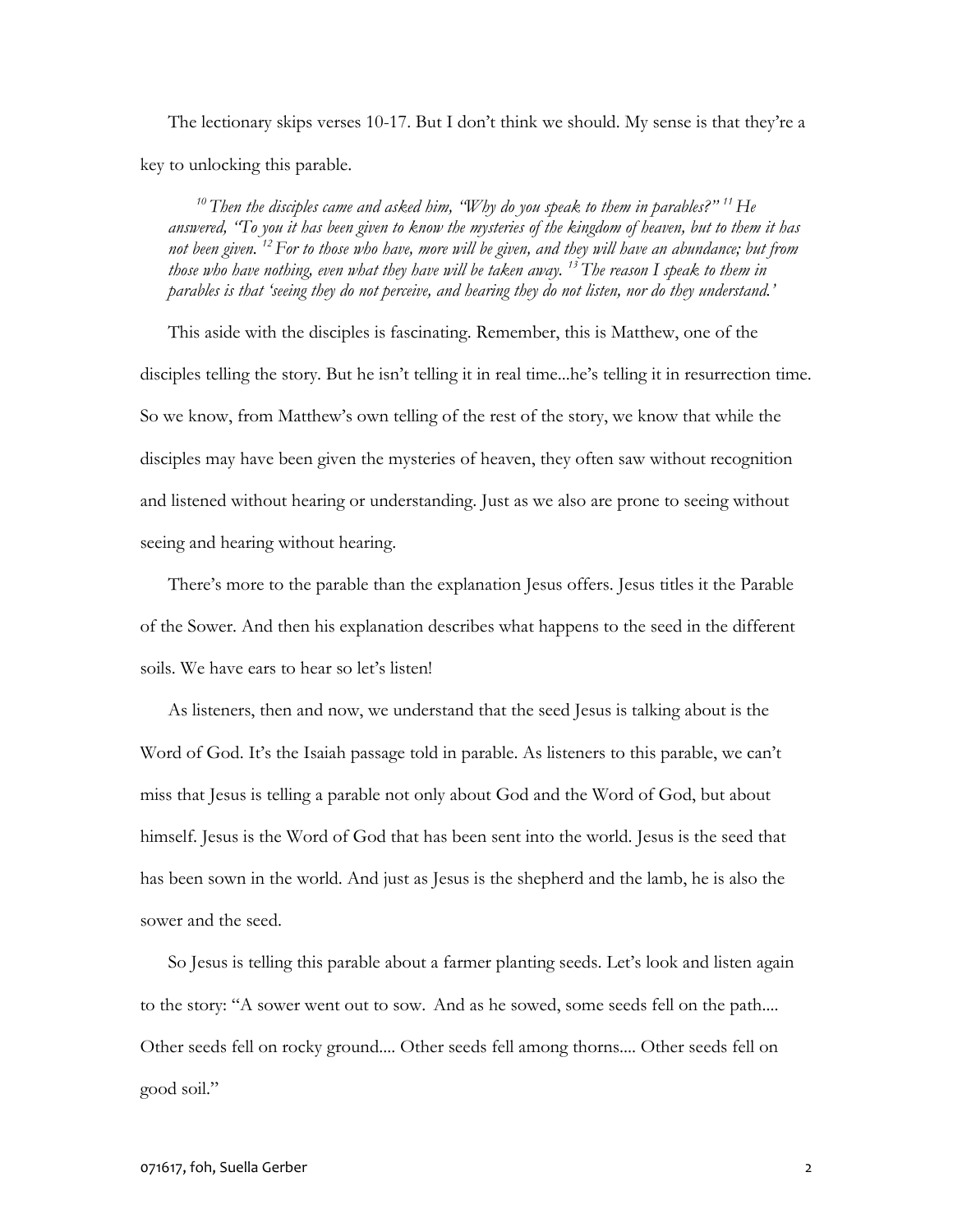What a careless farmer this is! The seeds are falling, dropping, anywhere, everywhere. As the parable is told, there is no indication that the sower is intending to find a particular kind of soil. He doesn't seem to have a destination but is simply dropping seeds, releasing seeds as he's walking, wherever he's going. That kind of carelessness is shocking, especially to listeners who know the value of seeds, whose lives and the lives of their families depend on seeds being carefully planted in productive soils under the right conditions in the right seasons. Either this guy is a terrible farmer, or his supply of seeds is unlimited.

And this is the heart of the parable, isn't it?

Matthew begins the Jesus story by going through the lineage that gives birth to Jesus. His detailed listing keeps alive our understanding that God, the patriarch of Israel, has been carefully threading His seed through history, protecting the One Seed until the perfect, receptive and productive soil has been found. But this parable challenges and offends that notion. To a people who have assumed that they, in particular, are chosen, that God has been safeguarding them as the good soil where God's Word would produce Its fruit, this parable is disturbing. To a people, to us who think we are the site of God's ancient promise being fulfilled, this parable is confronting.

When we hear this parable without listening, when we hear it within a worldview that says God is a *good* farmer sowing seeds only in good and worthy soil, our assumptions are confirmed...that God is happy and pleased with people who are productive. When we listen to this parable without really hearing, with an assumption that God is a good capitalist, investing His seeds carefully where only the best returns are guaranteed, this parable is a warning that God rejects failure and rewards success and productivity.

But Matthew's Gospel and Jesus' Parable of the Sower aren't parables of empire—this is a parable of the Kindom of God and it's Matthew's Good News told from the resurrection!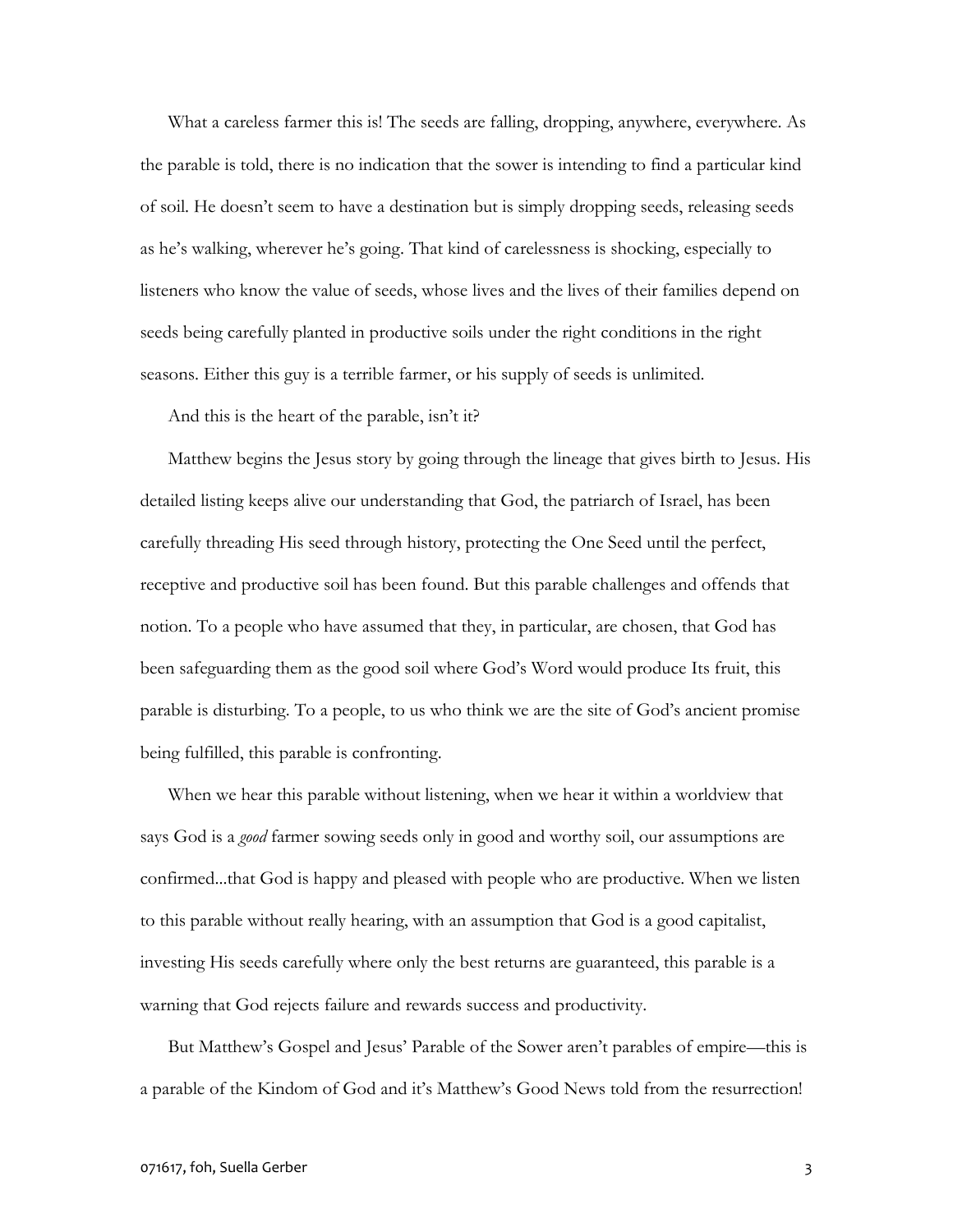Empire is concerned about productivity and yield, about selectivity and waste, about worth and risk, about inferior and superior seed and stock. And its currency is fear. But the Kindom of God not only has different rules, but in the Kindom of Heaven, an entirely different game is being played! And its currency is love—love that is so gracious and abundant that it is indifferent to waste or productivity. Love is spent, everywhere, anywhere.

The Word of God has already been sent into the world. "And God said, Let there be…and there was…." God's Word *will* accomplish Its purpose. God's Word has already been sown and scattered...it continues to be dropped and released on well-worn paths, in rocky soil, in thorns, in fertile soil. And it doesn't matter because nothing is wasted in the Kindom of God. In fact, God's Word can't be wasted. It is never lost. It may disappear or be dormant for a season or two…or three or four. But from the view of resurrection, we know that even if birds eat seeds, they'll be dropped somewhere else. In his explanation, Jesus identifies the birds as "the evil one." But in resurrection time, we know that Spirit is present everywhere, including in the places where evil is present. We know from this side of resurrection that nothing can thwart the aliveness and love of God—not birds, not thorns, not rocks. The Breath of the Spirit is blowing…and it is Life.

What Good News! We know from experience how hard it is for something new to grow on the well-worn paths of our arrogance, our certainties, our fears. Or the ways and times that new life dies because I was unwilling to do the tedious daily nurturing and tending. And even when we've had season in our lives of thriving productivity, seasons change and fertile soil becomes depleted.

In this parable of the Good Sower, when we're listening with the ears of our hearts wide open, we hear God's deep and eternal desire for us to thrive. For all bodies to live into the fullness and perfection of their divinely created image. When we see this parable through